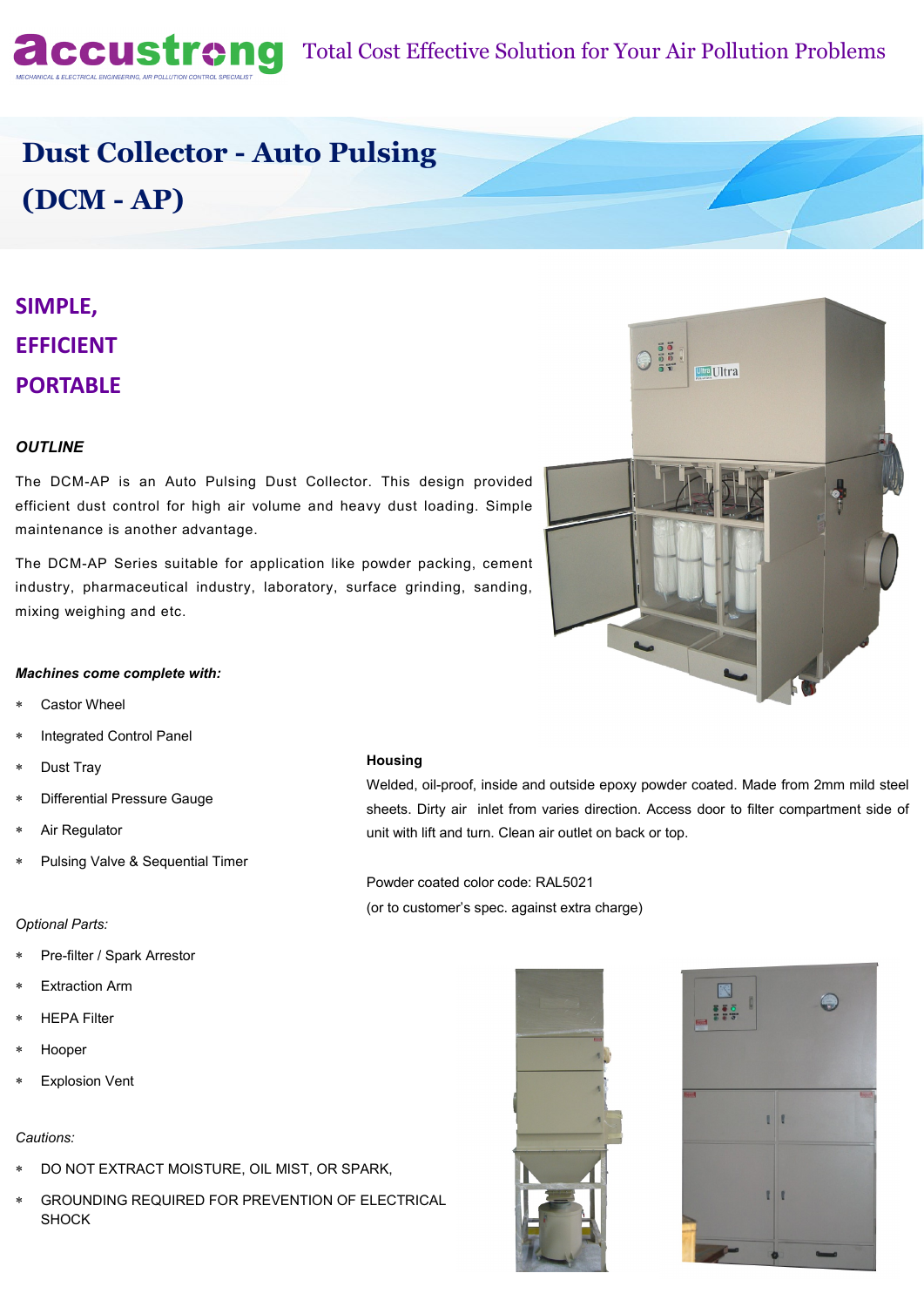### **General Technical Information**









### **Specification**

|             | <b>Motor</b>   | <b>Airflow</b> | <b>Static</b><br><b>Pressure</b> | <b>Filter Material</b> |              | <b>Dimension</b> |      |      |     |     |     |     | Power               | Weight |
|-------------|----------------|----------------|----------------------------------|------------------------|--------------|------------------|------|------|-----|-----|-----|-----|---------------------|--------|
| Model       |                |                |                                  |                        |              | (mm)             |      |      |     |     |     |     |                     | (kg)   |
|             | ((kW)          | $(m^3/min)$    | (mmH <sub>2</sub> O)             | Qty                    | Mat          | A                | в    | C    | D   | Е   | F   | G   |                     |        |
| DCM-AP-15M  | 1.5            | 15             | 150                              | 1                      |              | 650              | 650  | 1710 | 125 | 79  | 677 | 135 |                     | 230    |
| DCM-AP-30M  | 2.2            | 30             | 200                              | 3                      |              | 950              | 950  | 1834 | 150 | 87  | 677 | 135 |                     | 240    |
| DCM-AP-45M  | 3.0            | 45             |                                  | 4                      |              | 950              | 950  | 1834 | 200 | 113 | 677 | 135 |                     | 390    |
| DCM-AP-65M  | 5.5            | 65             | 250                              | 4                      | Polyester    | 950              | 950  | 1896 | 250 | 142 | 677 | 135 | 415V / 3 ph / 50 Hz | 490    |
| DCM-AP-85M  | 7.5            | 85             | 240                              | 6                      | unds<br>Bond | 1421             | 990  | 1977 | 350 | 192 | 677 | 135 |                     | 590    |
| DCM-AP-130M | $5.5 \times 2$ | 130            | 250                              | 8                      |              | 1884             | 1100 | 2012 | 400 | 217 | 677 | 135 |                     | 740    |
| DCM-AP-160M | $7.5 \times 2$ | 160            | 240                              | 8                      |              | 1884             | 1100 | 2012 | 400 | 217 | 677 | 135 |                     | 900    |
| DCM-AP-240M | $7.5 \times 3$ | 240            |                                  | 10                     |              | 2358             | 1500 | 2232 | 550 | 292 | 787 | 135 |                     | 1200   |

### *Discharging Type*